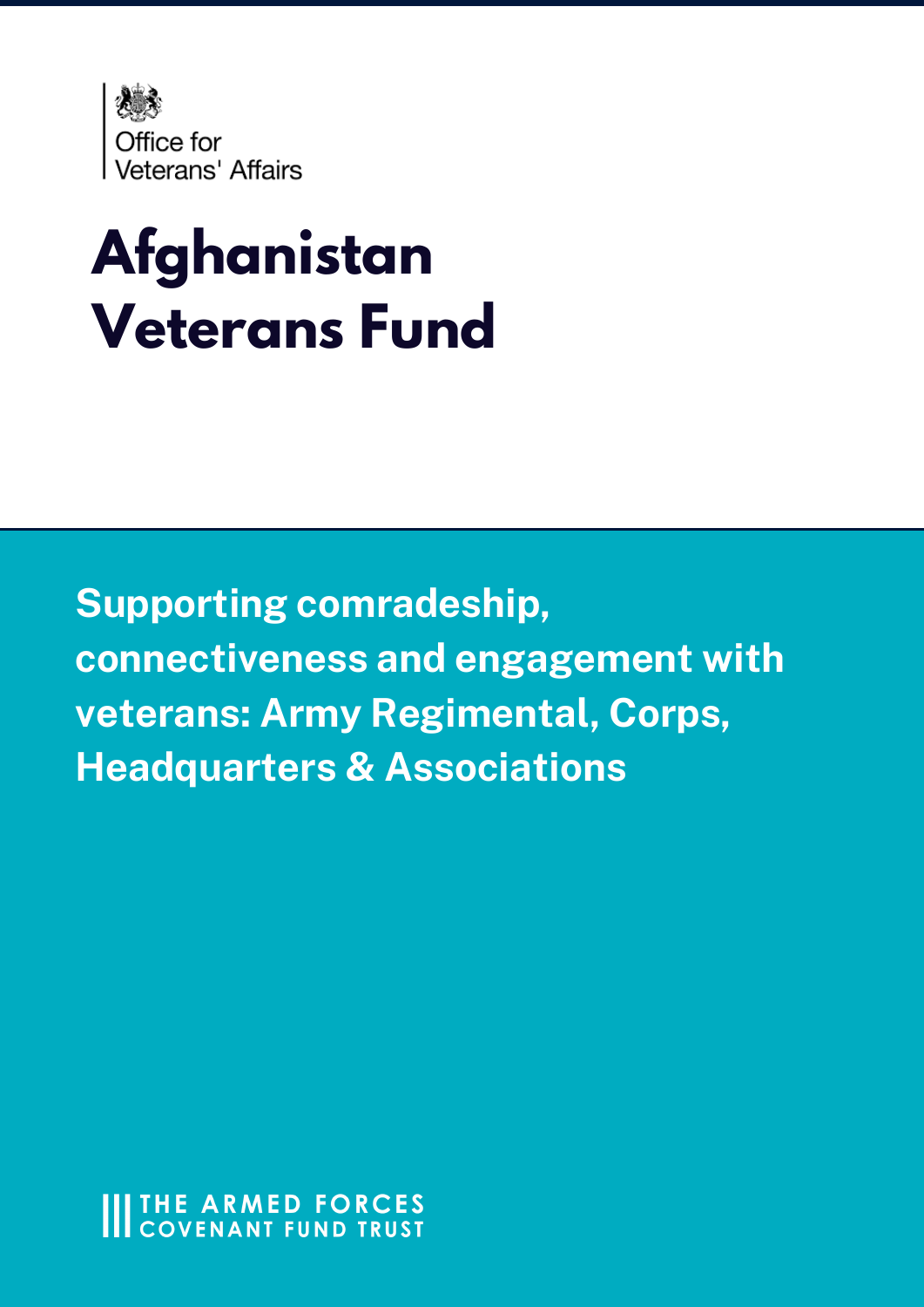## **The Armed Forces Covenant Fund:**

## **Afghanistan Veterans Fund**

## **connectiveness and engagement with veterans: Army PROGRAMME GUIDANCE- Supporting comradeship, Regimental, Corps, Headquarters and Associations**

 **The Office for Veterans' Affairs has asked the Armed Forces Covenant Fund Trust (the Trust) to run programmes through the Afghanistan Veterans' Fund that will award grants to improve wellbeing, resilience and promote good mental health, responding to increased needs in veterans who have served in Afghanistan and other recent conflicts and the wider veterans community** 

 **Under this programme, the Trust will award grants of either £10,000 or £35,000 to Army Regimental and Corps Associations to enable them to develop or enhance supportive comradeship, connectiveness and engagement in veterans** 

#### **This guidance is specifically for organisations considering an application under this programme**

 This programme will award small grants to Regimental and Corps Associations to enable them to develop supportive comradeship, connectiveness and engagement in veterans. Regimental and Corps Headquarters can also apply, providing that they are charities.

 This programme is only open to Army Regimental and Corps Associations. If the programme receives more strong bids for funding than can be supported, priority may be given to supporting projects within Regimental and Corps Associations where those Regiments served in Afghanistan.

 You can use a grant to help you engage and support veterans and their families, offering support and comradeship particularly to those who don't currently take part in the activities that you offer. You can use all or some of your grant to help you develop better ways of reaching engaging veterans using media and digital means of engagement.

 Your project should show that you can increase comradeship, connectedness and engagement of veterans who have served in Afghanistan and other recent conflicts from 2000 onwards.

 Your project will need to meet the overall theme of this programme, which we have set out below.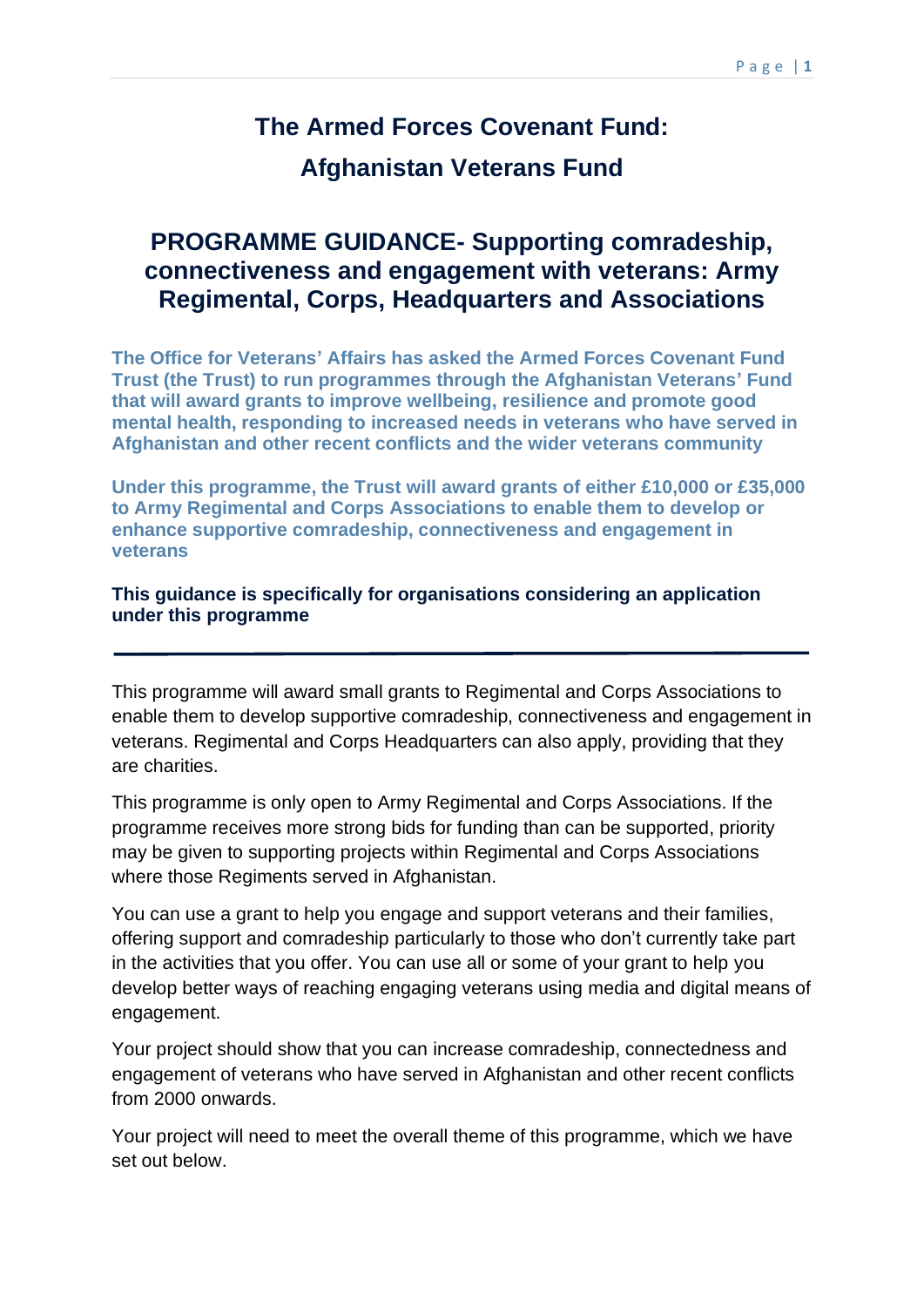| <b>Programme theme</b>             | <b>Expected outcome</b>                   |
|------------------------------------|-------------------------------------------|
| Increasing supportive comradeship, | Regimental and Corps Associations will be |
| connectedness and engagement to    | able to have greater reach to and/or give |
| improve wellbeing, resilience and  | better support to veterans from recent    |
| good mental health                 | conflicts                                 |
|                                    |                                           |

 We also need to be able to see that you have the skills and experience necessary to be able to carry out your project.

 Here's some examples of the types of projects we could support. These are just examples.

 *A Regimental Association has been considering how they can reach more younger*  veterans. Their events are very popular with older veterans who value the  *opportunities to come together. They would like to ensure that younger veterans*  have these opportunities too. They use a grant of £35,000 to help encourage  *younger veterans to join WhatsApp and other online engagement groups to help them better connect with each other. They also use some funding to try running*  sports based events and picnics that are of interest to younger veterans, many of *whom have families with children.* 

 *A Regimental Association uses a grant of £10,000 to access some support to help them develop their website and train volunteers on how to maintain the website and promote digital engagement through social media. They will use the website to help them reach out wider to veterans who would be eligible to join their organisation. They use their new skills to develop online surveys and other social media activities to help them engage with this wider community of veterans and use this information to help them plan new activities that they would like to try in future.* 

 Your project could be focused on reaching veterans from Afghanistan and recent conflicts who are connected to your linked Regiment but don't currently engage with your organisation; or it could help you offer more targeted comradeship activities to the veterans from Afghanistan and recent conflicts who are already known to you. It could also include a combination of these activities.

 Your project idea does not have to be new - you can build on previous work that you have done.

 We are interested in being able to share learning and insights from the projects that we support across the wider Armed Forces charity sector, and if we award you a grant; we expect you to take part in our wider evaluation of this programme, which may include working with FiMT.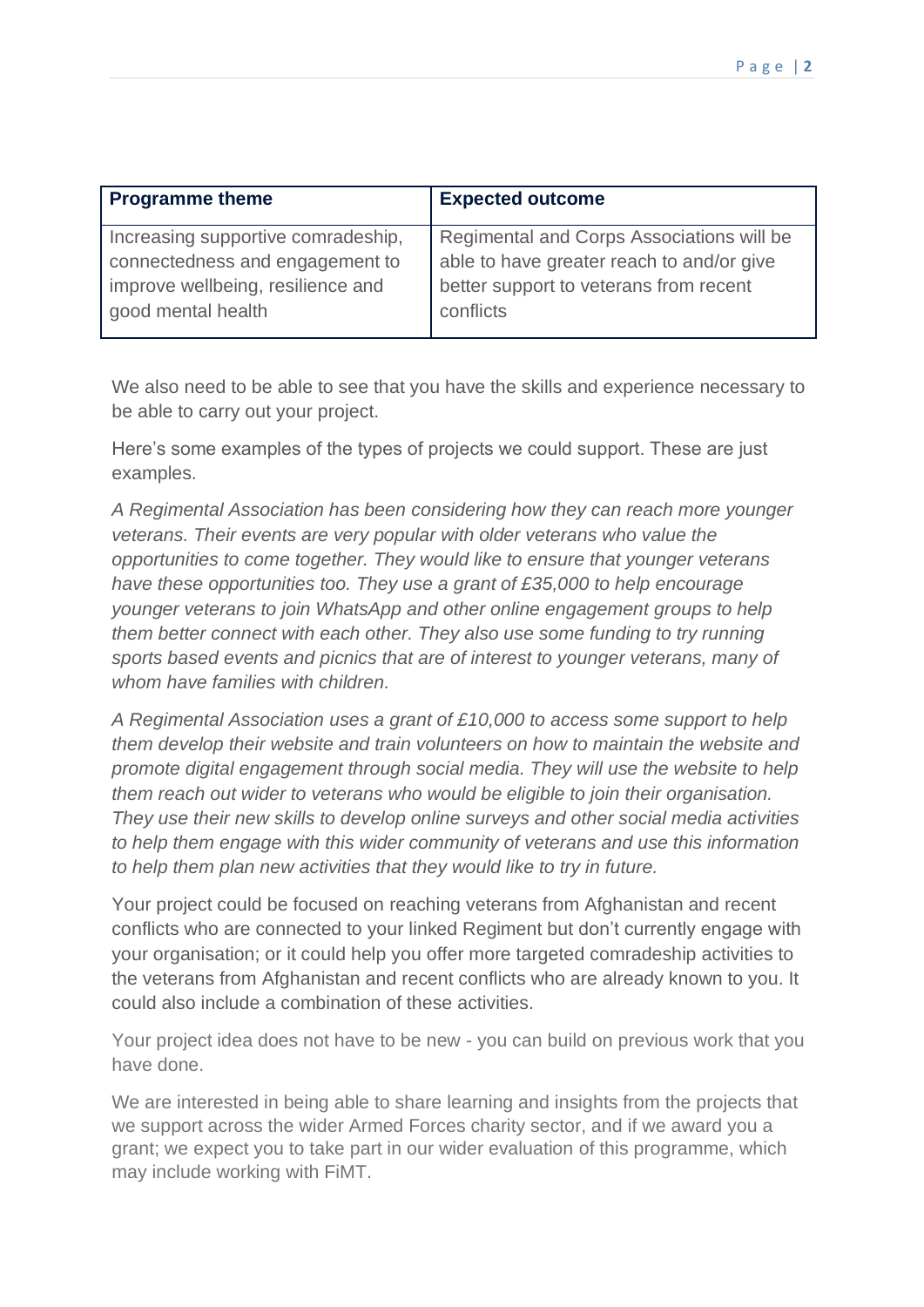## Who can apply? Army Regimental and Corps Associations that



or

- **v**  Had an income of £25,000 or over in their last published accounts
- **v**  Are able to run projects that encourage comradeship or fostering esprit de corps

## **What can you apply for?**

You can get a grant of £10k or £35k to help you

**Reach veterans from Afghanistan and recent conflicts who are connected to your Regiment but don't currently engage with your organisation** 



**Deliver more targeted comradeship activities to veterans from Afghanistan and recent conflicts who are already known to you** 

You can also do both of these activities

**Your project needs to be focused on comradeship; which can include building connections across your veteran community**  You could use a grant to

**Use digital media to engage with more veterans** 

**Use digital media to encourage more veterans to interact with each other** 

**Offer face to face activities for veterans** 

Or do something else, as long as it is clearly related to building comradeship, and meets our programme guidance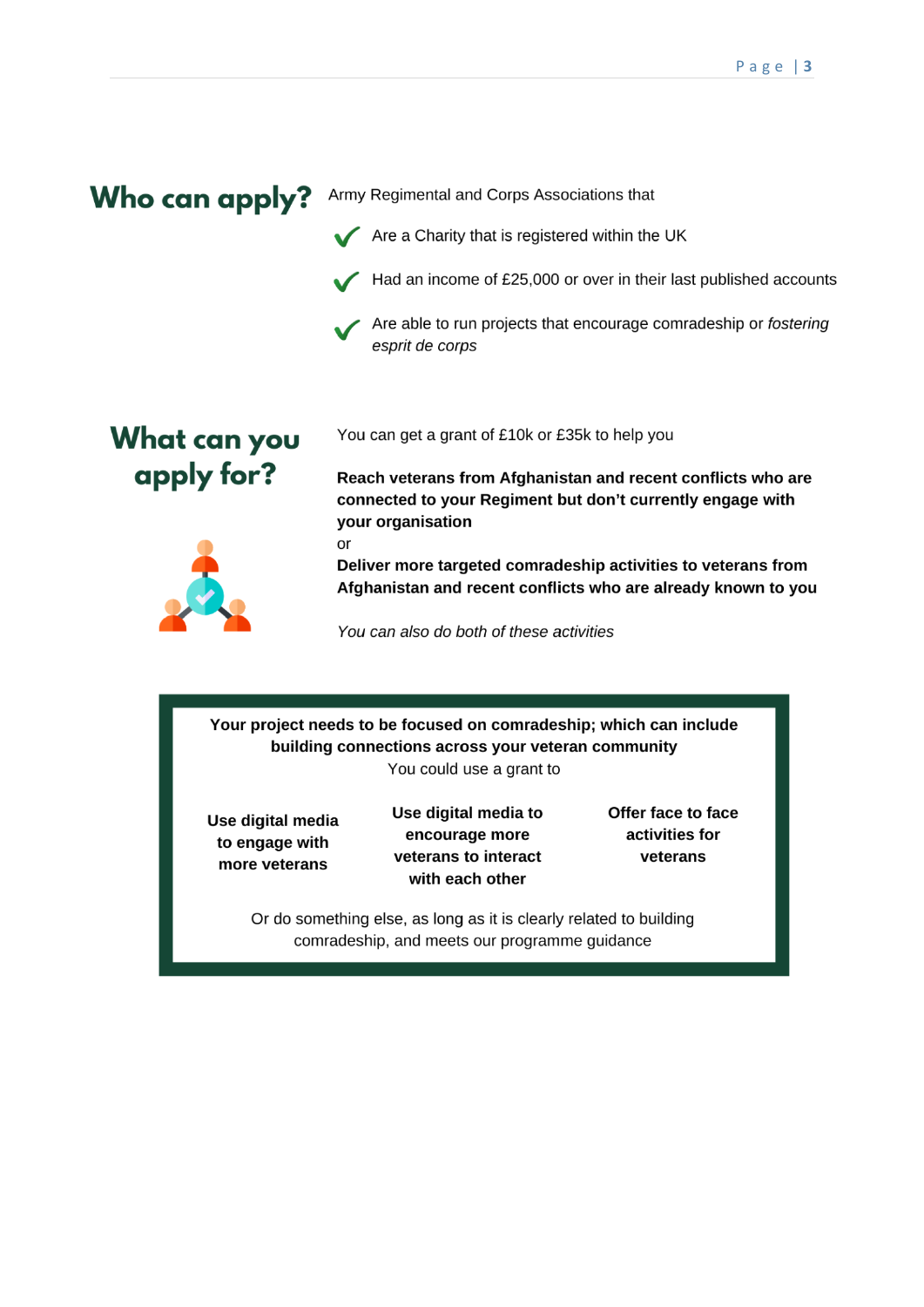#### **Why we are running this programme**

 On 6 September 2021, the Prime Minister in response to the situation in Afghanistan announced in the House of Commons that

#### *"Just as they kept us safe, so we shall do right by our veterans. …. we are providing another £5 million to assist the military charities that do such magnificent work, with the aim of ensuring that no veteran's request for help will go unanswered"*

 This Fund, known as the Afghanistan Veterans' Fund was awarded to the Office for Veterans' Affairs and aims to increase capacity in services and initiatives that offer supportive comradeship, engagement and wellbeing efforts for those in the Armed Forces community impacted by events in Afghanistan, and the wider veterans community.

 The Office for Veterans' Affairs has asked the Armed Forces Covenant Fund Trust to administer this Fund and grant decisions will be made by the Afghanistan Veterans Programme Board.

#### **Who can apply**

To be eligible for this funding under this programme your organisation must

- • Be a Regimental or Corps Association that supports a specific Army Regiment (we explain more about what we mean by this below)
- • Be a UK registered charity that had an income of more than £25,000 in your last published accounts. You need to be up to date with all of your reporting to the Charity Commission (or OSCR or CCNI).
- • That there is a clear reference within your governing document to show that you offer Comradeship activities to veterans (we explain more about what we mean by this below)
- • If you are applying for £35,000, you will need to be able to show that the size of grant you are seeking would not be increasing your organisation's annual income by more than 50% (we explain more about what we mean by this below)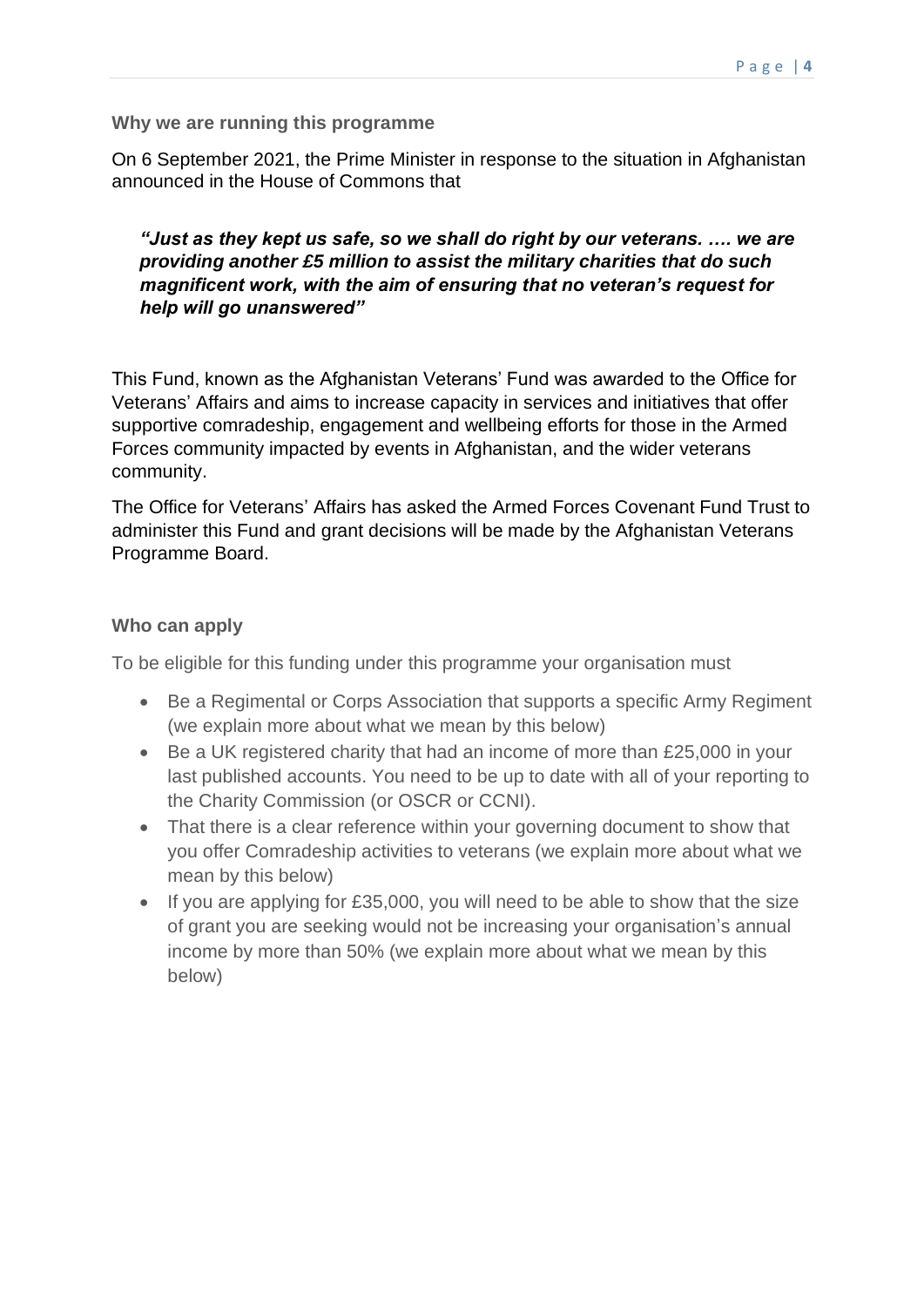### *Be a Regimental or Corps Association that supports a specific Army Regiment*

 You'll need to tell us which Regiment your organisation supports. Regimental and Corps Associations linked with regiments and corps can be located at corps and regimental headquarters. We'll need to be able to see that your organisation has a clear and longstanding relationship with a specific Army Regiment in your organisation's governing document.

## *Have a clear reference within your governing document to show that you offer Comradeship activities to veterans*

 Regimental and Corps Associations carry out a range of good works and activities to support their Regiment, and those who are currently serving or have served. Under this programme we are looking to support projects that help boost comradeship and connectiveness between veterans. We therefore need to be able to see that these activities are included within the objects for your charity.

 Your organisation will have charitable objects that set out the type of activities you can do. You'll need to confirm to us that you can carry out comradeship type activities under your governing document, as some Regimental and Corps Charities are specifically focused on fundraising, or the operational efficacy of their linked Regiment. These are not activities that we can support under this programme.

#### **Example:**

 A Regimental Association has *Fostering esprit de corps and comradeship* as part of its charitable objects. They carry out social gatherings and other membership activities. They would be able to apply for this programme (as long as they met the other criteria)

## *If you are applying for a grant of £35,000 you must show that the size of grant you are seeking would not be increasing your organisation's annual income by more than 50%*

 Some Regimental and Corps Associations have modest incomes. The smallest grant you can apply for under this programme is £10,000. You can apply for a fixed grant of either £10,000 or £35,000 only.

 If you organisation would like to apply for a grant of £35,000; you must have had an income of £70,000 or higher in your last published accounts. Your grant cannot increase the income of your charity by more than 50% based on your reported income in your last set of accounts.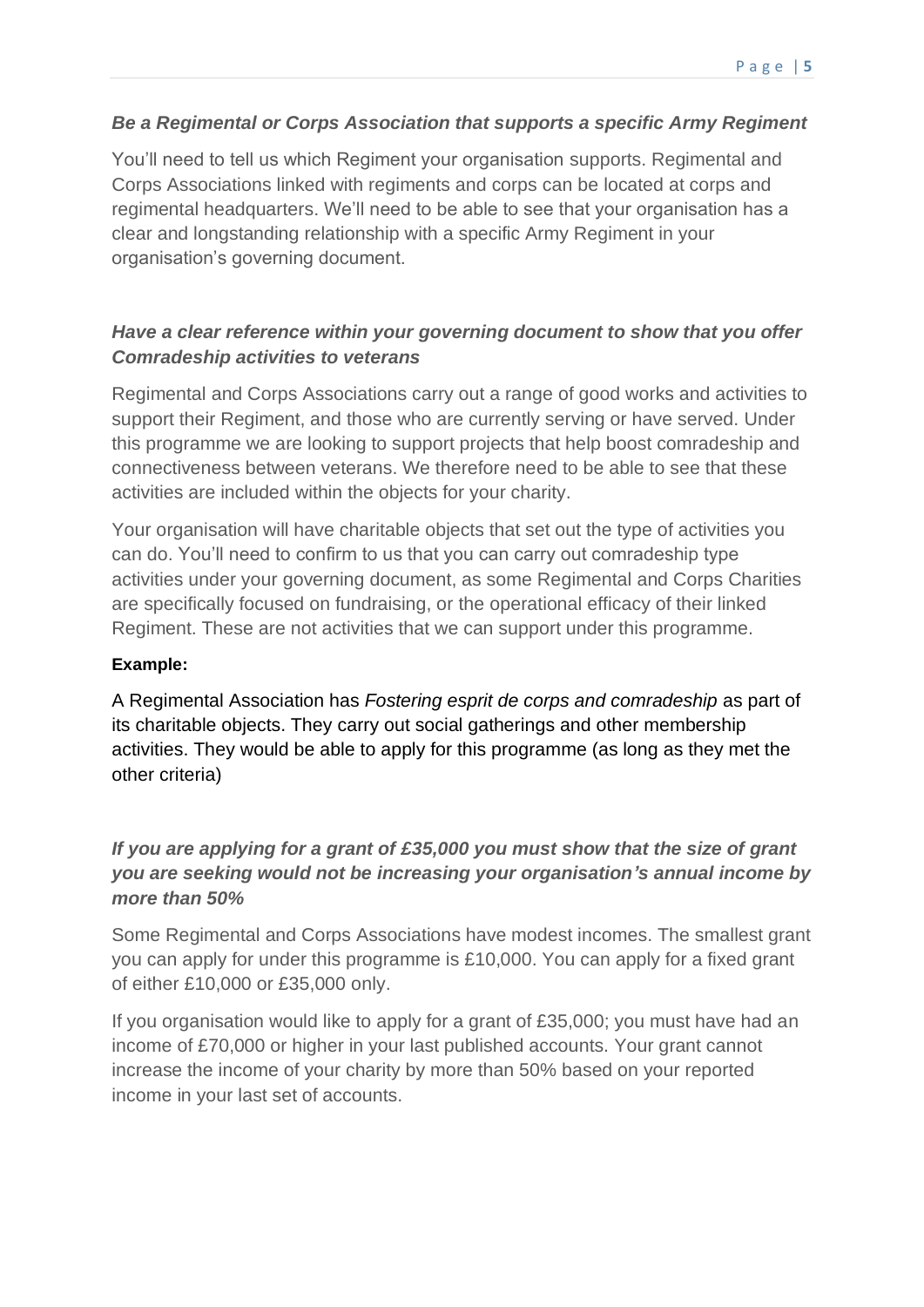## **What can funds be spent on?**

 Under this programme, we'll make grants of £10,000 or £35,000. You'll need to be able to finish your activities that you carry out with your grant within 12 months or less.

Within your application, you need to tell us about the costs of your project.

 We can pay for most of the things you'll need for your project or activity, whether it is people's time, costs of delivering work online or buying/hiring equipment.

 It's highly unlikely that we'll fund projects with budgets that are dominated by capital costs. We would not expect to fund the costs of purchasing a vehicle, but we would pay for mileage costs on vehicles used by your staff and volunteers.

Your project might include the following costs.

- • Staff time, including time-managing volunteers that may be involved in your project.
- • Sessional staff or freelancers that you may need to run your project and activity.
- • Appropriate clinical supervision for workers who are supporting vulnerable individuals
- • Purchasing items that provide practical support, or that can enable activities to take place.
- • Purchasing items that you may need to provide support, such as additional telephones or laptops.
- • Reasonable costs for storing and transporting items, including wear and tear on private vehicles.
- • Reasonable overheads that reflect the cost to your organisation of delivering its services.

## **What can't funds be spent on?**

 There are several things **we can't pay for,** either because they're not in the spirit of the Afghanistan Veterans Fund, or because of relevant legislation or tax rules.

- • Where funding is not benefiting veterans or other people from the Armed Forces community.
- Making grants or donations of money or vouchers to individuals or families.
- Topping up existing grants and aid from a government department.
- • Where money only benefits one person. By this we mean where your whole project would only benefit one person.
- Capital costs such as buildings or land, or large items such as minibuses
- Investments.
- Paying for ongoing costs of existing partnership activity.
- Fundraising costs, including organising fundraising events and activities.
- Endowments (to provide a source of income).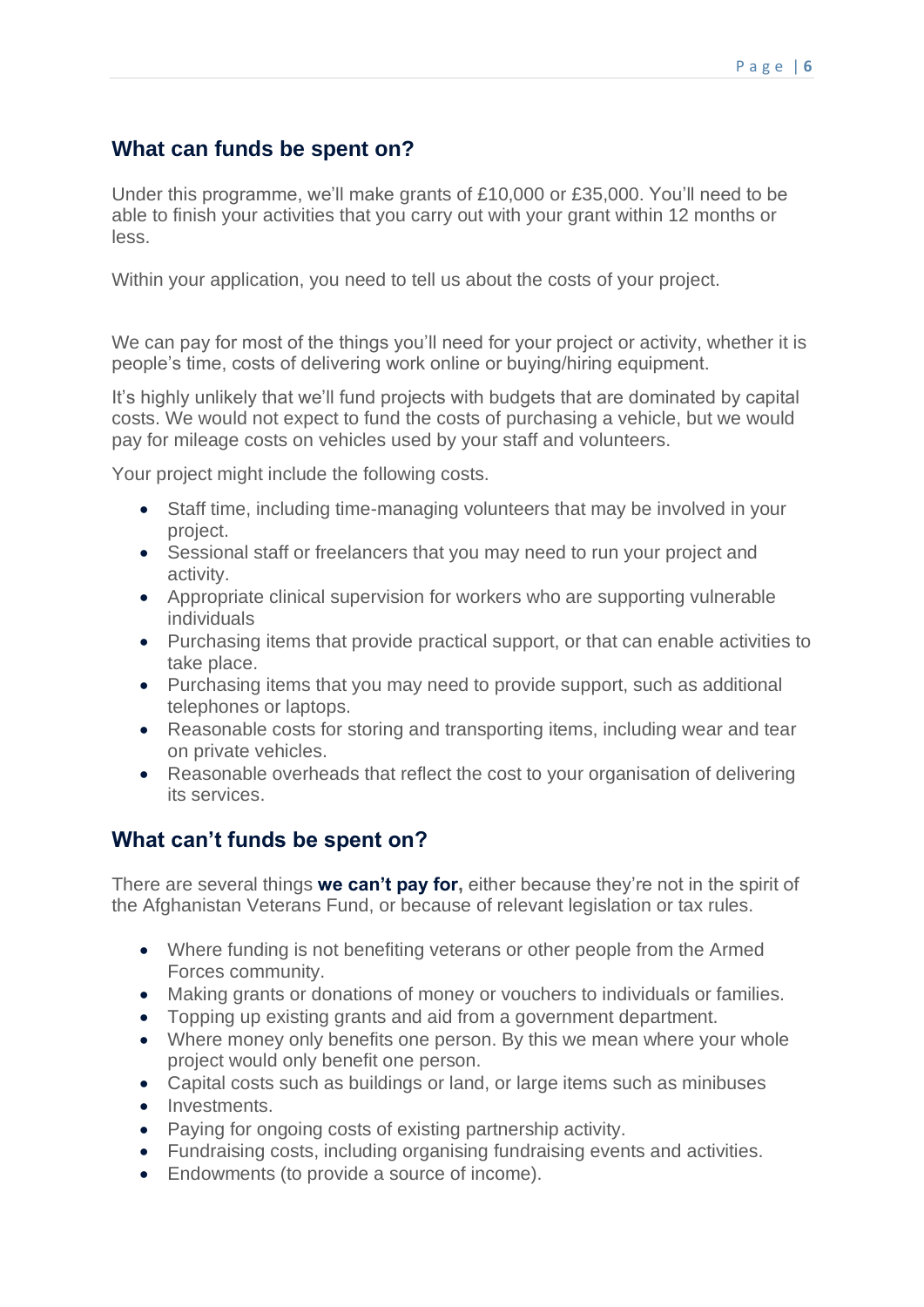- Projects, activities or services that the state has a legal obligation to provide.
- Retrospective funding for projects that have already started or taken place
- Excessive management or professional fees or contingency costs.

 This is not an exhaustive list as we feel it's more useful to focus on what you're trying to achieve and how you're going about this, than to issue long lists of eligible and ineligible costs.

## **Our assessment criteria**

 Our criteria are set out below. We will consider each application to see how well it meets these criteria and fund those that we believe will best achieve the programme aims.

| The difference that your project is making |                                                                                                                                                                                                                          |  |
|--------------------------------------------|--------------------------------------------------------------------------------------------------------------------------------------------------------------------------------------------------------------------------|--|
| What are we looking                        | How your project would boost Comradeship and                                                                                                                                                                             |  |
| for?                                       | connectiveness among veterans (and their families)                                                                                                                                                                       |  |
| What do you need<br>to show us?            | What activities you would do if you were awarded a<br>grant<br>• How this would help you to engage with veterans<br>from Afghanistan and recent conflicts who don't<br>currently engage with your organisation<br>And/Or |  |
|                                            | • How this would help you to offer more targeted<br>activates to boost comradeship and connectiveness<br>activities with veterans from Afghanistan and recent<br>conflicts                                               |  |

| Delivery of your project        |                                                                                                                                                               |  |
|---------------------------------|---------------------------------------------------------------------------------------------------------------------------------------------------------------|--|
| for?                            | What are we looking   That you have the skills and experience to run your project.                                                                            |  |
| What do you need<br>to show us? | • That your organisation is well run and well managed<br>• That you'll be able to start your grant activity quicky<br>• That you can manage risks effectively |  |

## **How to apply - the application form**

You need to apply through our online application form. You can use this [link](https://www.grantrequest.co.uk/SID_109?SA=SNA&FID=35236) to access it.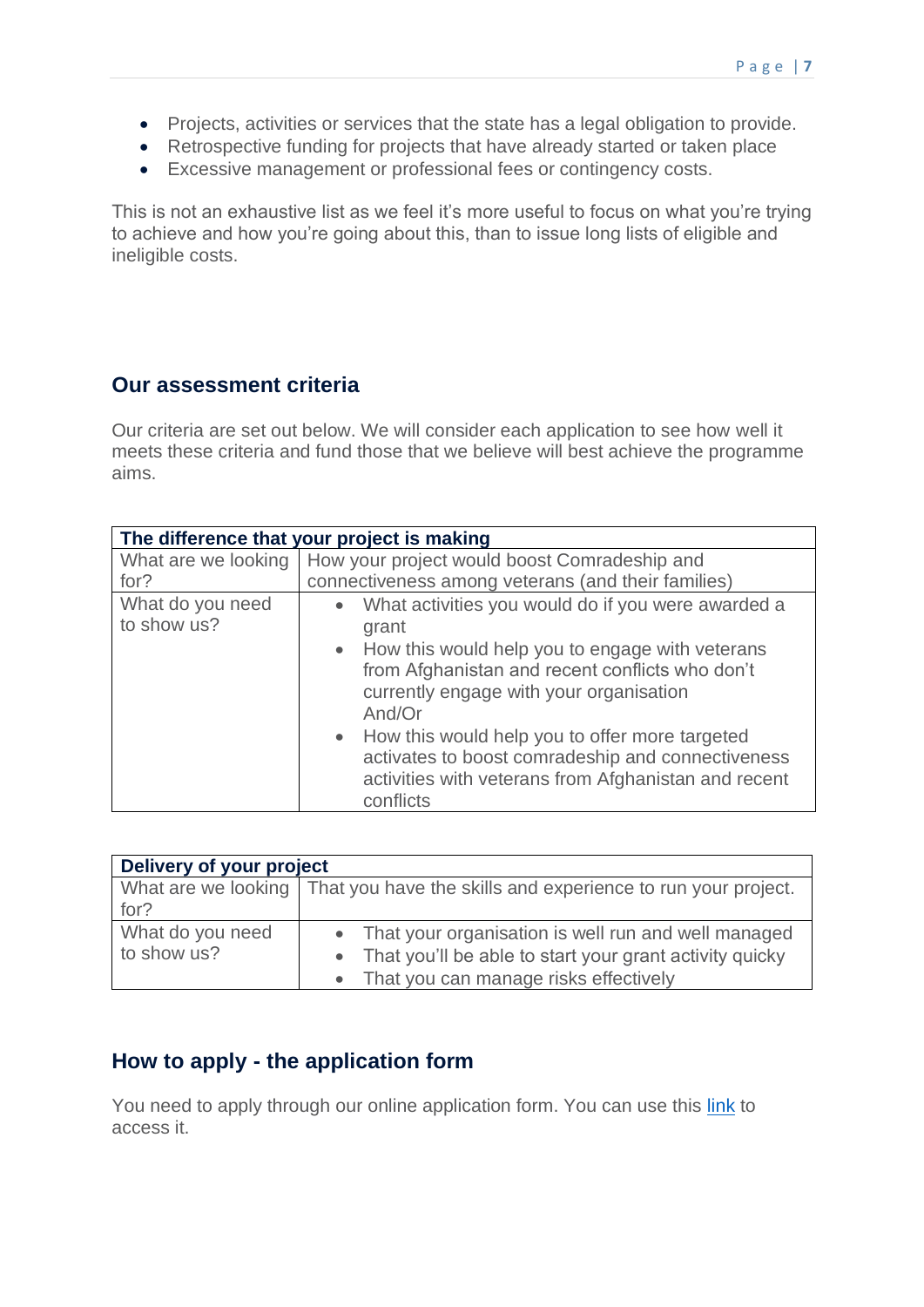If you don't have an account for our online application portal, then you will need to create one. On our system, you can save a draft application form to complete later or send a draft copy to colleagues. You can also access copies of the application that you've submitted at any time.

 Please ensure you click 'Submit' once you are ready to submit your application rather than just 'Save'. When you submit your application, you'll receive an email  confirmation. **If you do not receive this, then you have not applied.** If you are not sure whether your application has been submitted, you can check the submitted applications section on your grants portal.

 You will need to submit your application by 9am on 10 March 2022, and you'll receive a decision before the end of March 2022.

#### **We cannot accept any late applications.**

 We highly recommend you plan to submit your application before the deadline to avoid the risk of missing the cut-off because of technological or other unexpected problems.

 It's important that we can contact your organisation, particularly, of course, if you receive a grant. You will need to provide two contacts from your organisation on the application. At least one of these should have an email address that belongs to your organisation. At least one contact must hold the relevant authority (CEO or equivalent) to authorise any grant contract and bank account to be used should you be successful. The main contact must have an email address that belongs to your organisation. If this is not provided, your application may be considered ineligible.

#### **Please think carefully about who these should be, as they will need to be able to sign acceptance of the grant and use of the bank account on the Offer Letter/ Terms and Conditions if your application was successful.**

We strongly recommend that you save an offline version of your application form.

 You may also find it helpful to complete your application in a Word document and then cut and paste the answers into the online form. Please don't use any formatting, such as tables or numbered lists, in your Word document, as the online form may not accept this formatting and you might have trouble submitting the form.

#### **We suggest you save your form every 10-15 minutes whilst you are completing it, to avoid the risk of it 'timing out'.**

 Do check that you have fully answered all the questions because, if not, we might not be able to consider your application.

 You do not need to send any additional information. Any additional information received will not be considered.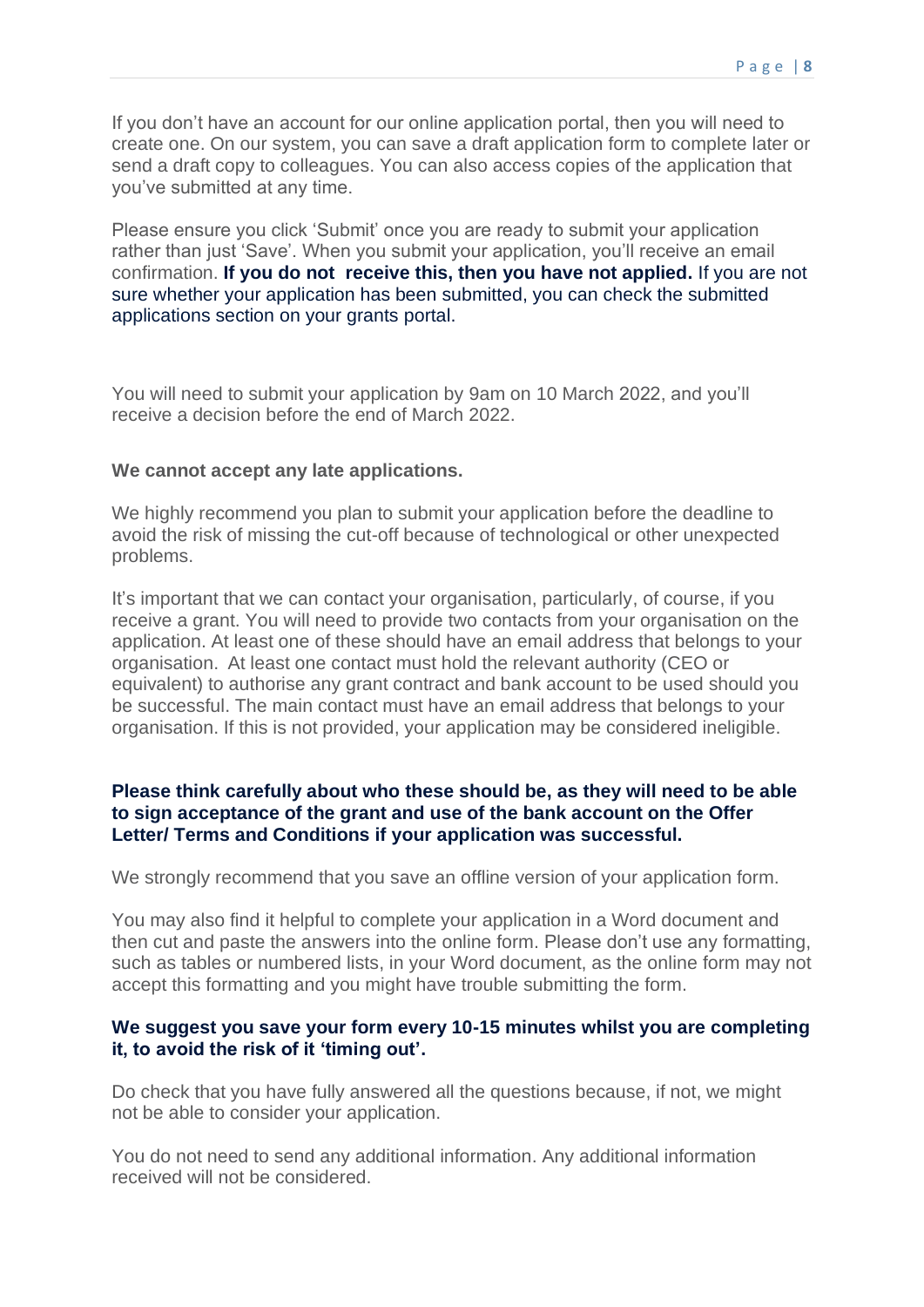Do not send your application by email or post to the Covenant Fund Trust – only applications submitted via the online form can be considered.

## **Checks we may carry out on your organisation and accounts**

 We may carry out several checks on the information you provide us. This is to make sure that the information is correct and there are no significant risks we can identify when awarding grants.

These may include checks:

- • on whether financial information on your application form matches that held by your regulatory body (Companies House, Charity Commission etc.)
- articles of association) are up to date, correct and properly signed • that your governing documents (such as constitutions and memorandum and
- on your accounts that are accessible through regulatory bodies
- • on any identified concerns about a person named as a contact or who has a position within your organisation
- • that your organisational name and address on your bank statement are consistent with the details you've provided in any completed form or the information that's held elsewhere in the public domain
- • that your bank statement shows that your account is being managed in line with your own financial procedures and our programme requirements, and
- that the signatories are valid and well informed about the project
- • on your published accounts and on your website/social media activity that your organisation is undertaking the activities as described in your application.
- • to ensure you are up to date on all reporting with any active grants you hold with the Trust.

 We may ask you to send us additional information or answer specific questions about your organisation. If we ask you to do this, you'll need to send us this information within five working days.

## **Working with delivery partners**

 If you are already working with other organisations who will receive any part of the grant, then you need to read our guidance below on delivery partners.

A delivery partner is an organisation which is either:

- receiving part of the grant OR
- • their involvement in the project, through providing resources or some other means, is critical to the delivery of the project.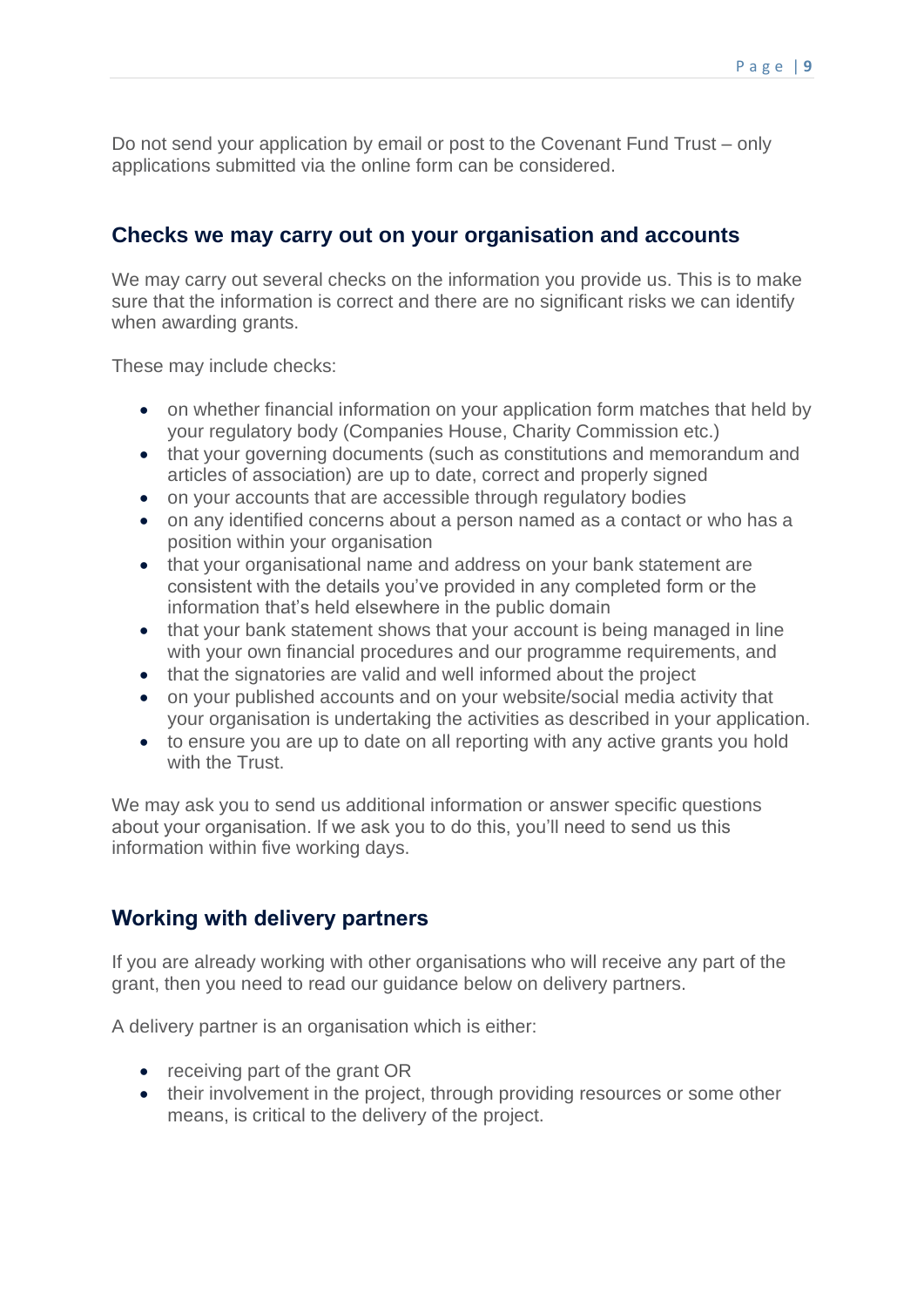#### **Role of the lead organisation**

 The organisation that submits the application is the lead organisation. It will have legal responsibility for all funding we award and will be financially accountable for any funds that may be distributed by the lead organisation to delivery partners.

#### **Delivery partnership agreements**

 If we award you funding and you plan to work with one or more delivery partners, it will be a term and condition of your grant offer that you have a formal signed partnership agreement with them. If you're successful, the draft delivery partnership agreement must be approved by us and finalised prior to any funding being released. We may request changes to the draft agreement before it's finalised. You can find guidance on what a *delivery partnership agreement* should include on our website.

#### **After you submit your application**

You will get an automated email to confirm that your application has been submitted.

#### **If you have not received this email, then your application was not submitted successfully. Please log back into the portal to submit it.**

 The Trust will check your application to ensure that you've provided all the information we have requested. We may contact you during our assessment if there are any issues, we are unclear about – please do not assume any contact or lack thereof is an indication of your likelihood of being successful or declined.

 The Trust will review the information you provide in your application and, where relevant, data and information from the Charity Commission, Companies House or other regulators' websites relating to your constitution and recent audited accounts. We may also look at other publicly available sources such as your organisation's website and social media activity.

 After submitting your application, you must advise the Trust of any significant changes in your organisation, its governance or finances which might impact on our consideration of your application.

We will assess your application against the key criteria of the programme.

 Final decisions will be made by the Afghanistan Veterans Fund Programme Board, who will review the applications, using balancing criteria in addition to the key criteria. The balancing criteria include the relative strength and value for money of the project when viewed as part of a national portfolio of projects.

 Funds are limited. Therefore, the Programme Board will use their discretion to choose which projects to fund, ensuring a good spread of funded projects and to differentiate between projects that are considered fundable.